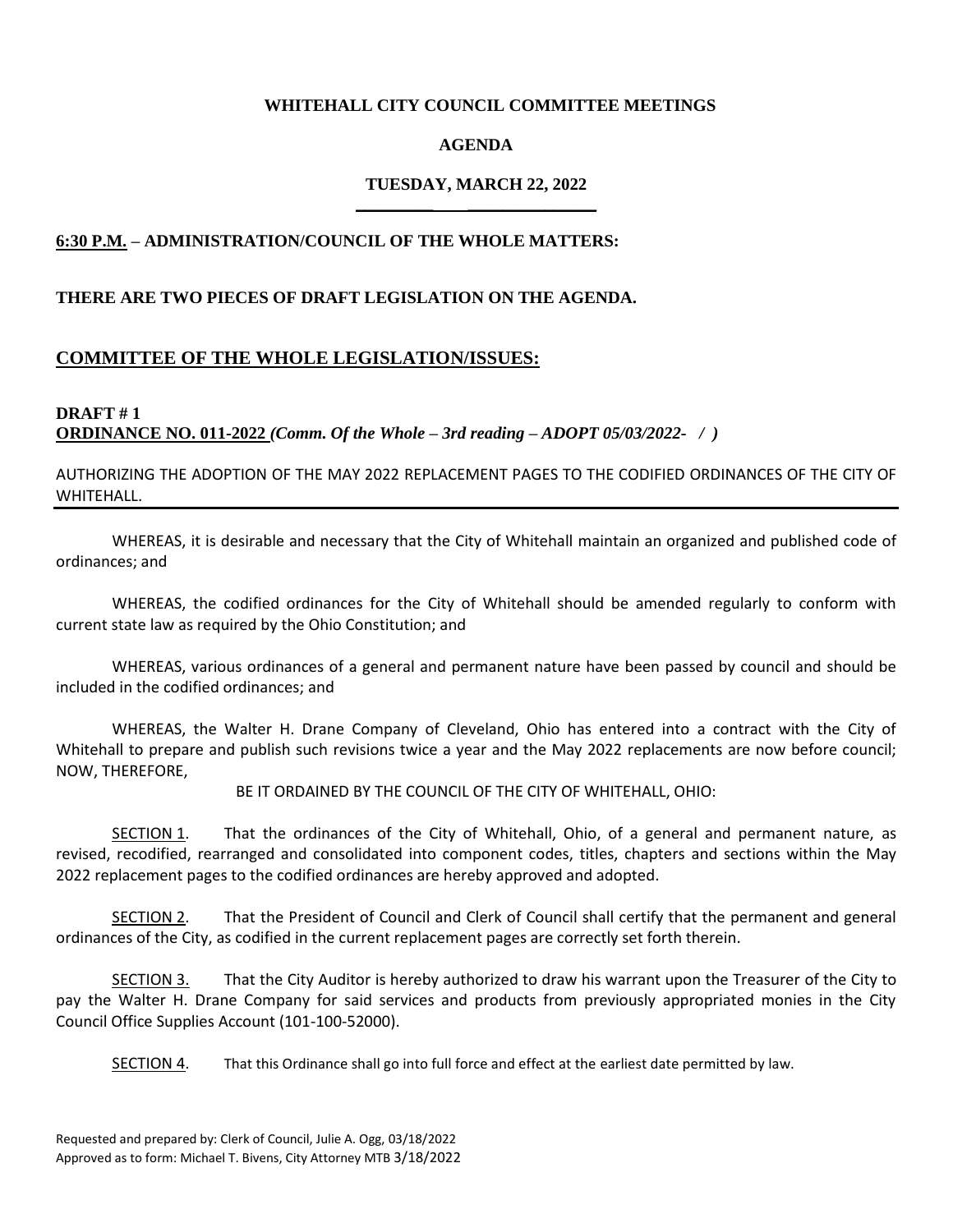### *STANDING COMMITTEES*

# **ADMINISTRATION AND FINANCIAL MANAGEMENT - Chairperson Bailey Members: Conison, Heck & Smith**

No drafts or pending legislation.

## **COMMUNITY STANDARDS AND ENFORCEMENT – Chairperson Smith Members: Kantor, Elmore & Dixon**

### **SECOND READING:**

ORDINANCE NO. 009-2022 *(Comm. Stand. & Enf. – 3rd reading – ADOPT 04/19/2022- Smith/Kantor)* AMENDING SECTION 933.11 TITLED "STORAGE OF GARBAGE AND OTHER REFUSE" OF THE STREETS AND PUBLIC SERVICES CODE OF THE CITY OF WHITEHALL.

# **COMMUNITY AND ELDER ADVOCACY – Chairperson Dixon Members: Bailey, Heck & Smith**

No drafts or pending legislation.

# **ECONOMIC DEVELOPMENT – Chairperson Kantor Members: Conison, Elmore & Smith**

No drafts or pending legislation.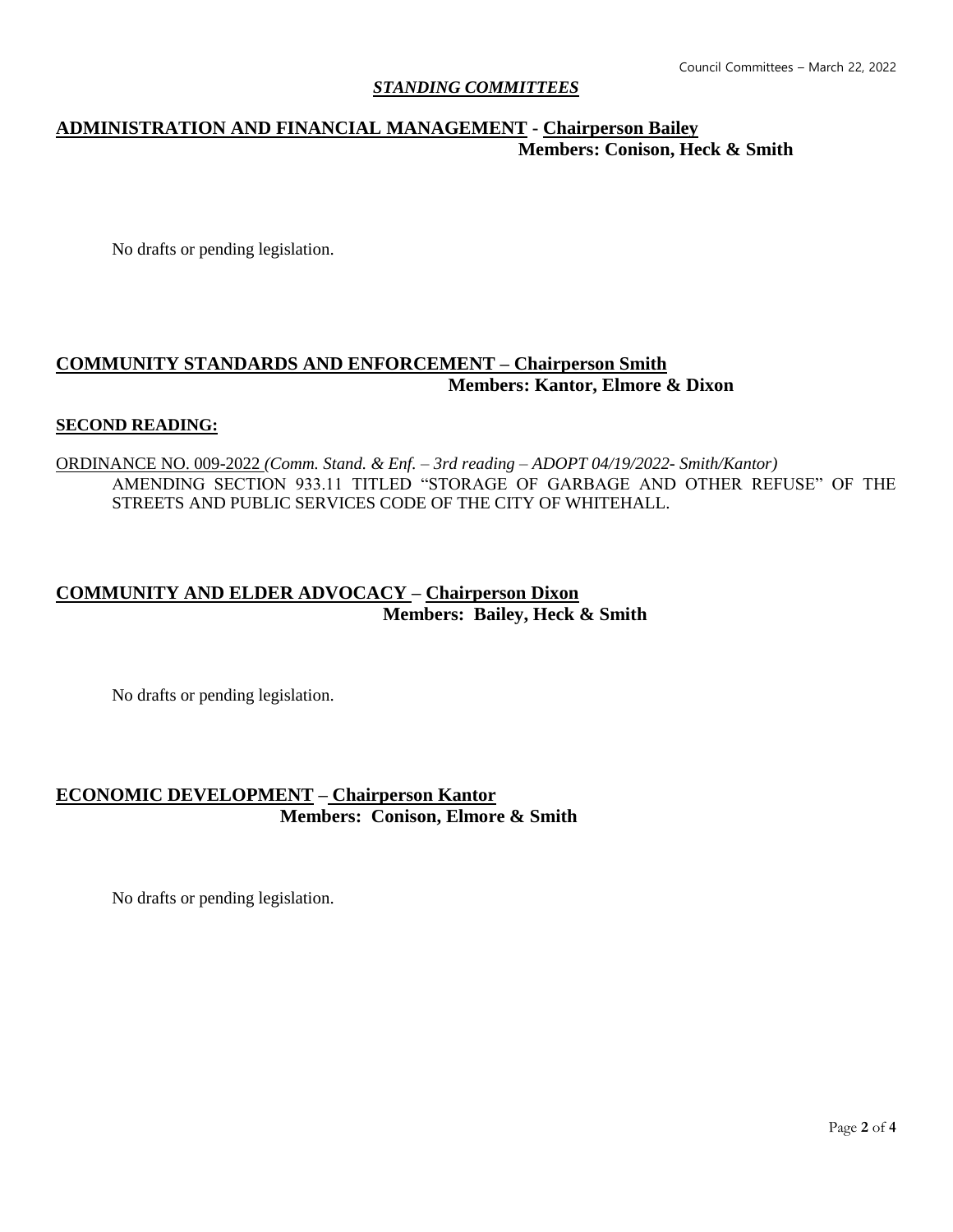## **INFRASTRUCTURE, MAINTENANCE AND SERVICES – Chairperson Conison Members: Bailey, Kantor & Dixon**

#### **DRAFT # 2 ORDINANCE NO. 012-2022** *(Infra, Maint. & Srv. – 2nd reading – ADOPT 04/19/2022–Conison/ )*

AUTHORIZING AND APPROVING A FUND TRANSFER IN THE AMOUNT OF SIXTY THOUSAND AND NO/DOLLARS (\$60,000.00) FROM THE GENERAL FUND 101 TO THE CAPITAL IMPROVEMENT FUND 311; AUTHORIZING AND APPROVING A SUPPLEMENTAL APPROPRIATION IN THE AMOUNT OF SIXTY THOUSAND AND NO/DOLLARS (\$60,000.00) FROM THE CAPITAL IMPROVEMENT FUND 311 TO THE CAPITAL IMPROVEMENT EXPENSE ACCOUNT 311.000.54000 AND DECLARING AN EMERGENCY.

WHEREAS, it has been determined from core samples on Pinewood Drive that the road base has deteriorated and as such the base of the road will require reconstruction; NOW, THEREFORE,

BE IT ORDAINED BY THE COUNCIL OF THE CITY OF WHITEHALL, OHIO:

SECTION 1: That the Council of the City of Whitehall approves the following in order to ensure proper and complete street repairs on Pinewood Drive:

- a) Authorize and approve a fund transfer in the amount of sixty thousand and no/dollars (\$60,000.00) from the General Fund 101 to the Capital improvement Fund 311.
- b) Authorize and approve a supplemental appropriation in the amount of sixty thousand and no/dollars (\$60,000.00) from the Capital Improvement Fund 311 to the Capital Improvement expense account 311.000.54000

SECTION 2: That this Ordinance is hereby declared to be an emergency measure immediately necessary for the preservation of the public health, peace, safety and welfare and for the further reason it was not anticipated that the road base was deteriorated and a new base would need to be built up in order to complete the road repairs; WHEREFORE, This Ordinance shall go into full force and effect immediately upon its passage and approval by the Mayor.

Requested and Prepared by: Kim Maggard, Mayor Approved as to form: Michael T. Bivens, City Attorney MTB 3/22/2022

### **THIRD READING:**

RESOLUTION NO. 011-2022 *(Infra. Maint. & Srvs – 3rd reading – ADOPT 04/05/2022- Conison/Kantor)* DESIGNATING A PORTION OF VARIOUS PARCELS ALONG BROAD STREET AND HAMILTON ROAD AS CITY OF WHITEHALL PERMANENT AND TEMPORARY RIGHT-OF-WAY, AS SHOWN AND DESCRIBED IN THE ATTACHED EXHIBIT AND LABELED AS WD'S AND T'S.